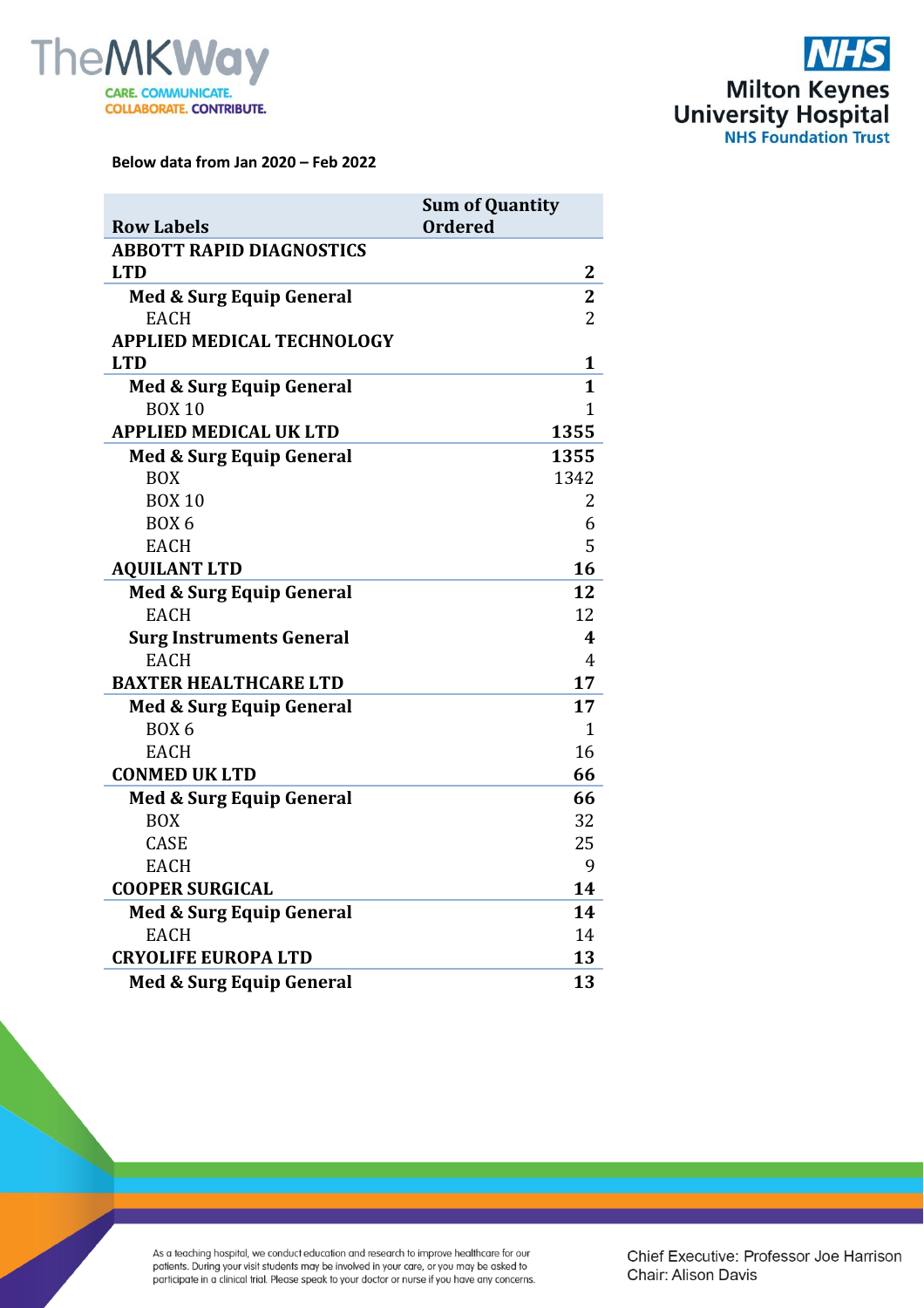



| BOX <sub>1</sub>                    | 3            |
|-------------------------------------|--------------|
| <b>EACH</b>                         | 10           |
| DIAGMED HEALTHCARE LTD              | 1            |
| <b>Med &amp; Surg Equip General</b> | 1            |
| BOX <sub>5</sub>                    | 1            |
| <b>DTR MEDICAL LTD</b>              | 1            |
| <b>Med &amp; Surg Equip General</b> | 1            |
| <b>BOX 20</b>                       | $\mathbf{1}$ |
| <b>EAKIN SURGICAL LTD</b>           | 60           |
| <b>Med &amp; Surg Equip General</b> | 60           |
| BOX <sub>6</sub>                    | 35           |
| <b>EACH</b>                         | 12           |
| <b>PACK</b>                         | 13           |
| <b>ELEMENTAL HEALTHCARE LTD</b>     | 302          |
| <b>Med &amp; Surg Equip General</b> | 302          |
| <b>BOX</b>                          | 219          |
| <b>BOX 10</b>                       | 62           |
| <b>BOX 20</b>                       | 4            |
| <b>BOX 25</b>                       | 8            |
| <b>EACH</b>                         | 9            |
| <b>FAIRMONT MEDICAL</b>             | 45           |
| <b>Med &amp; Surg Equip General</b> | 45           |
| <b>BOX</b>                          | 40           |
| <b>BOX 10</b>                       | 3            |
| BOX <sub>5</sub>                    | 2            |
| <b>FANNIN (UK) LTD</b>              | $\mathbf{1}$ |
| <b>Med &amp; Surg Equip General</b> | 1            |
| <b>BOX</b>                          | $\mathbf 1$  |
| <b>HEALTHCARE 21 (UK) LTD</b>       | $\mathbf{1}$ |
| <b>Med &amp; Surg Equip General</b> | 1            |
| EACH                                | $\mathbf{1}$ |
| <b>HOLOGIC LTD</b>                  | 39           |
| Med & Surg Equip Disp               | 4            |
| <b>BOX</b>                          | 4            |
| Med & Surg Equip General            | 35           |
| <b>BOX</b>                          | 25           |
| BOX <sub>5</sub>                    | 5            |

As a teaching hospital, we conduct education and research to improve healthcare for our patients. During your visit students may be involved in your care, or you may be asked to participate in a clinical trial. Please spea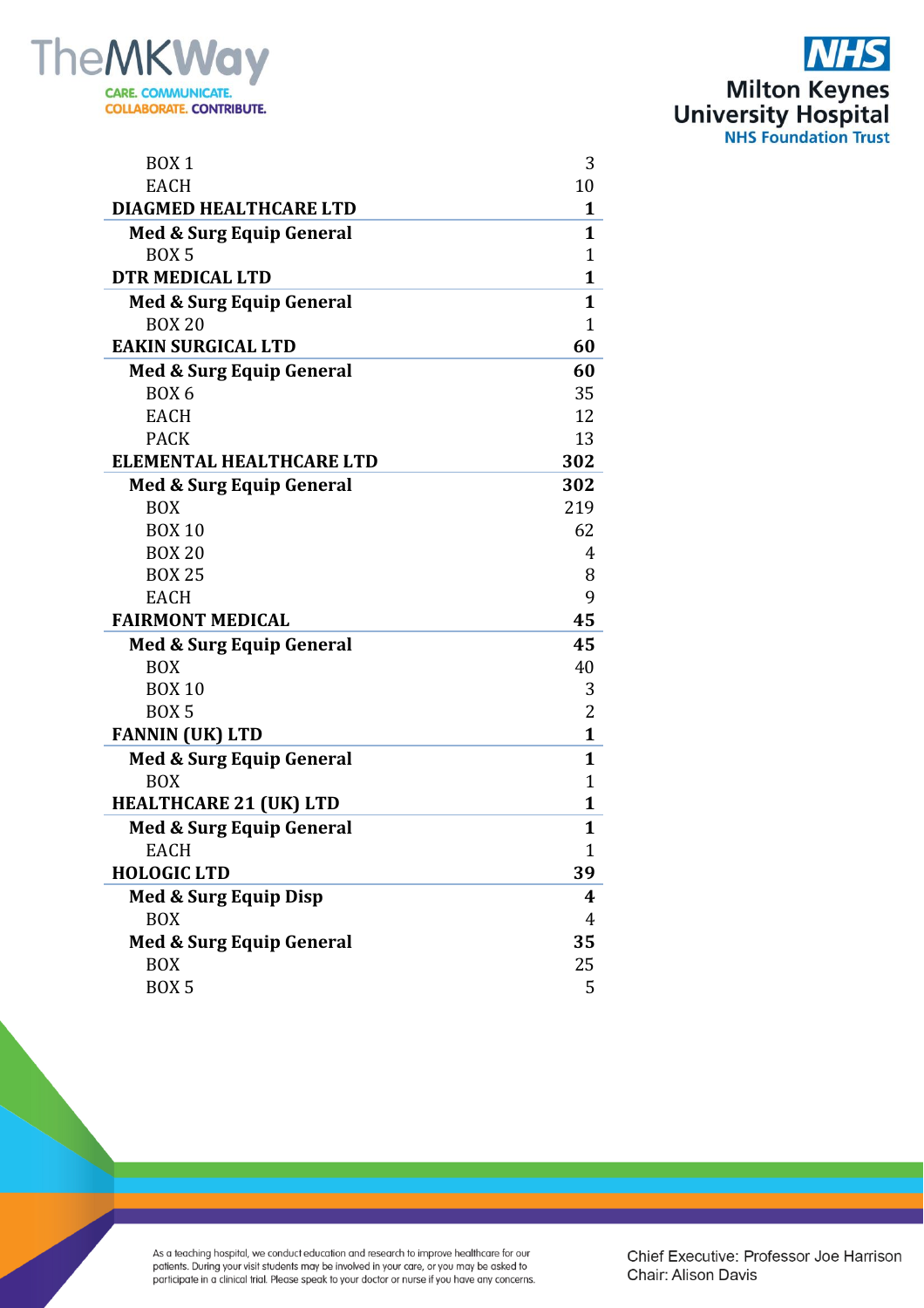

| PACK <sub>3</sub>                    | 5              |
|--------------------------------------|----------------|
| <b>JOHNSON &amp; JOHNSON MEDICAL</b> |                |
| <b>LTD</b>                           | 265            |
| Med & Surg Equip Disp                | 1              |
| <b>BOX</b>                           | 1              |
| <b>Med &amp; Surg Equip General</b>  | 264            |
| <b>BOX</b>                           | 264            |
| <b>KARL STORZ ENDOSCOPY UK LTD</b>   | 142            |
| <b>Med &amp; Surg Equip General</b>  | 128            |
| <b>BOX</b>                           | 94             |
| <b>BOX 10</b>                        | 2              |
| BOX <sub>2</sub>                     | 2              |
| <b>EACH</b>                          | 30             |
| <b>Surg Instruments General</b>      | 14             |
| <b>EACH</b>                          | 14             |
| <b>KEBOMED (UK) LTD</b>              | 143            |
| <b>Med &amp; Surg Equip General</b>  | 143            |
| <b>BOX 10</b>                        | 136            |
| <b>EACH</b>                          | 7              |
| <b>LAWMED LTD</b>                    | $\mathbf{1}$   |
| <b>Med &amp; Surg Equip General</b>  | $\mathbf{1}$   |
| <b>BOX 10</b>                        | $\mathbf{1}$   |
| LIFECELL EMEA LTD                    | $\mathbf{1}$   |
| <b>Med &amp; Surg Equip General</b>  | $\mathbf{1}$   |
| <b>EACH</b>                          | $\mathbf{1}$   |
| <b>MEDISAVE UK LTD</b>               | $\overline{2}$ |
| <b>Med &amp; Surg Equip General</b>  | $\mathbf{2}$   |
| <b>EACH</b>                          | $\overline{2}$ |
| <b>MEDTRONIC LTD</b>                 | 41             |
| <b>Med &amp; Surg Equip General</b>  | 41             |
| CA                                   | 33             |
| <b>EACH</b>                          | 8              |
| <b>NEW COORDINATES LTD</b>           | 28             |
| Med & Surg Equip General             | 28             |
| <b>BOX 30</b>                        | 26             |
| <b>EACH</b>                          | 2              |
| <b>NHS SUPPLY CHAIN</b>              | 4              |
|                                      |                |

**Milton Keynes<br>University Hospital<br>NHS Foundation Trust** 

As a teaching hospital, we conduct education and research to improve healthcare for our patients. During your visit students may be involved in your care, or you may be asked to participate in a clinical trial. Please spea